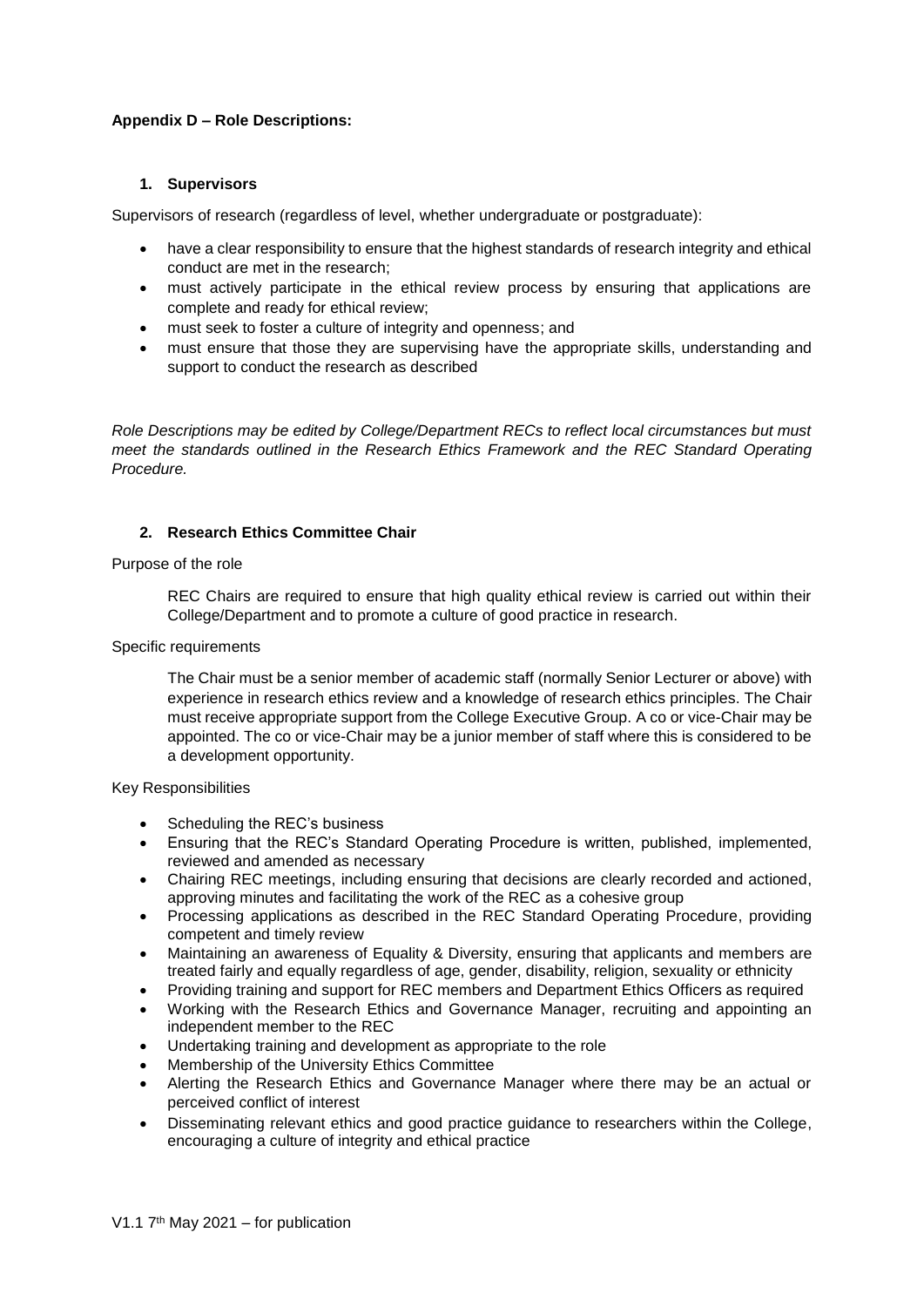Working with the Research Ethics and Governance team to improve ethical review processes and systems, to identify training, policy and guidance needs, and to develop guidance as relevant

### Term of office

The term of office will normally be three years, renewable for further terms.

Appointed by: PVC (or ADR if delegated) of the relevant College

*Note that REC Member and Department Ethics Officer roles may be interchangeable or in practice may both be combined and held by one individual.*

### **3. Research Ethics Committee Member (Reviewer)**

Purpose of the role

REC members are required to provide high quality ethical review according to the relevant procedures, and to promote a culture of good practice in research. Depending on the College and REC structure, this role and the role of Department Ethics Officer may be interchangeable.

Specific requirements

The REC member must be a researcher with a basic knowledge of research ethics as applied to the research within their area of expertise. REC members will be expected to undertake induction into the role.

Key Responsibilities

- Processing applications as described in the REC Standard Operating Procedure, providing competent and timely review
- Maintaining an awareness of Equality & Diversity, ensuring that applicants and members are treated fairly and equally regardless of age, gender, disability, religion, sexuality or ethnicity
- Escalating queries to Chair of Research Ethics Committee or to the Research Ethics & Governance team, recognising when it is appropriate to escalate rather than responding directly
- Undertaking training and development as appropriate to the role
- Identifying training, policy and guidance needs within the College/Department or REC
- Disseminating relevant ethics and good practice guidance to researchers within the College, encouraging a culture of integrity and ethical practice
- Alerting the Chair of the REC where there may be an actual or perceived conflict of interest

Term of office

The term of office will normally be three years, renewable for further terms.

Appointed by: REC Chair (if delegated by the PVC or ADR of the relevant College)

#### **4. Department Ethics Officer**

Purpose of the role

The role holder will act as the first point of contact for ethics queries within the academic department, provide high quality ethical review according to the relevant procedures and promote a culture of good practice in research. Depending on the College and REC structure, this role and the role of REC Member (ethics reviewer) may be interchangeable.